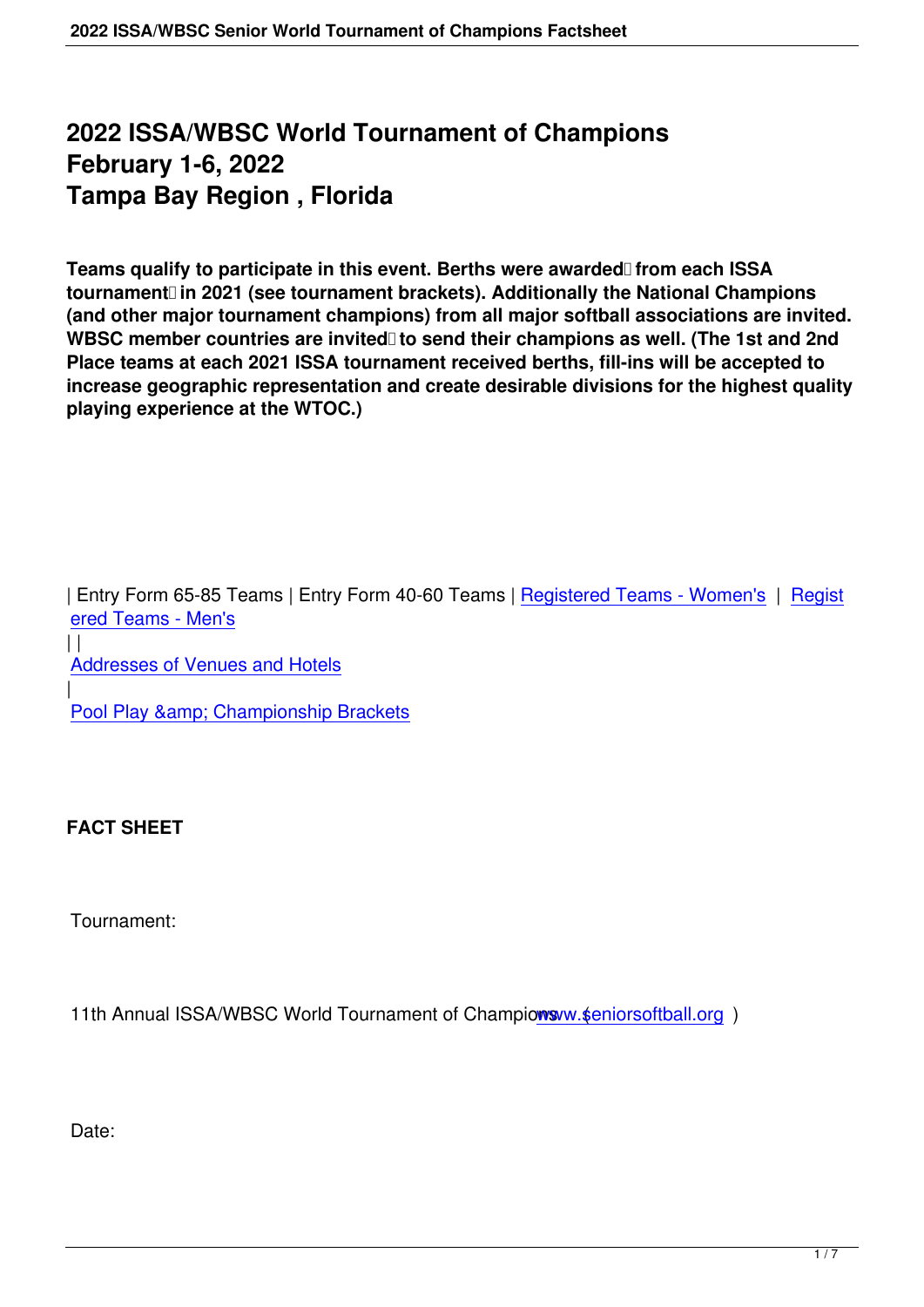February 1-6, 2022 (Tuesday - Sunday) The  $65+$ ,  $70+$ ,  $75+$  &  $80+$  Mens & Womens Divisons will play Tues

Location:

Larson Softball Complex, William Owen Pass Softball Complex, New Tampa Community Park, Grecco Soft

Hotels:

Click Here for Hotels

Teams:

It is estimated that over 170 teams from around the World will be attending to compete for the ISSA/WBSC

Ticket Prices:

Admission to all venues is FREE.

Parking

No charge for parking, adequate parking is available at the parks.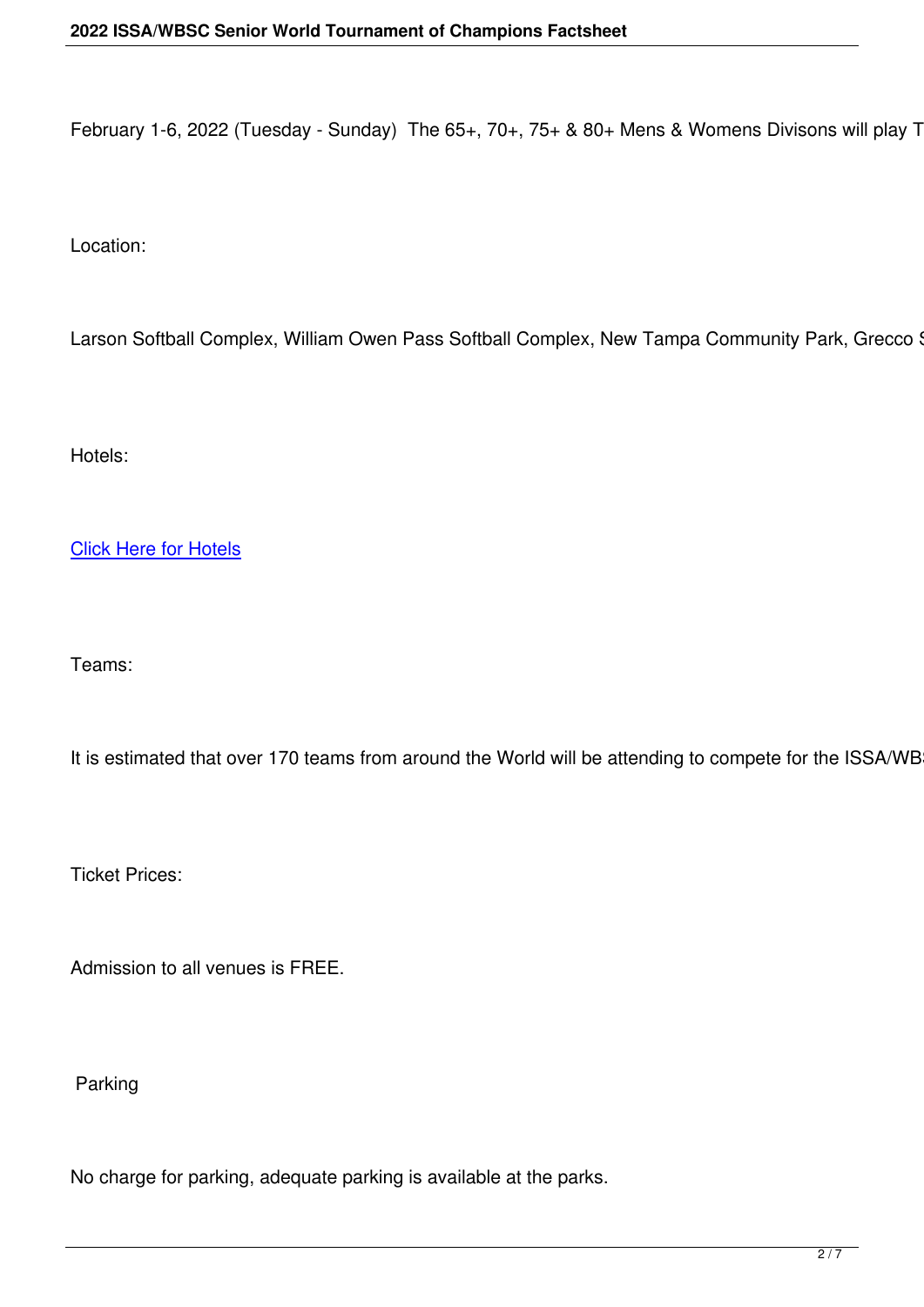Managers Meeting:

Player Check-in

Tournament Seeding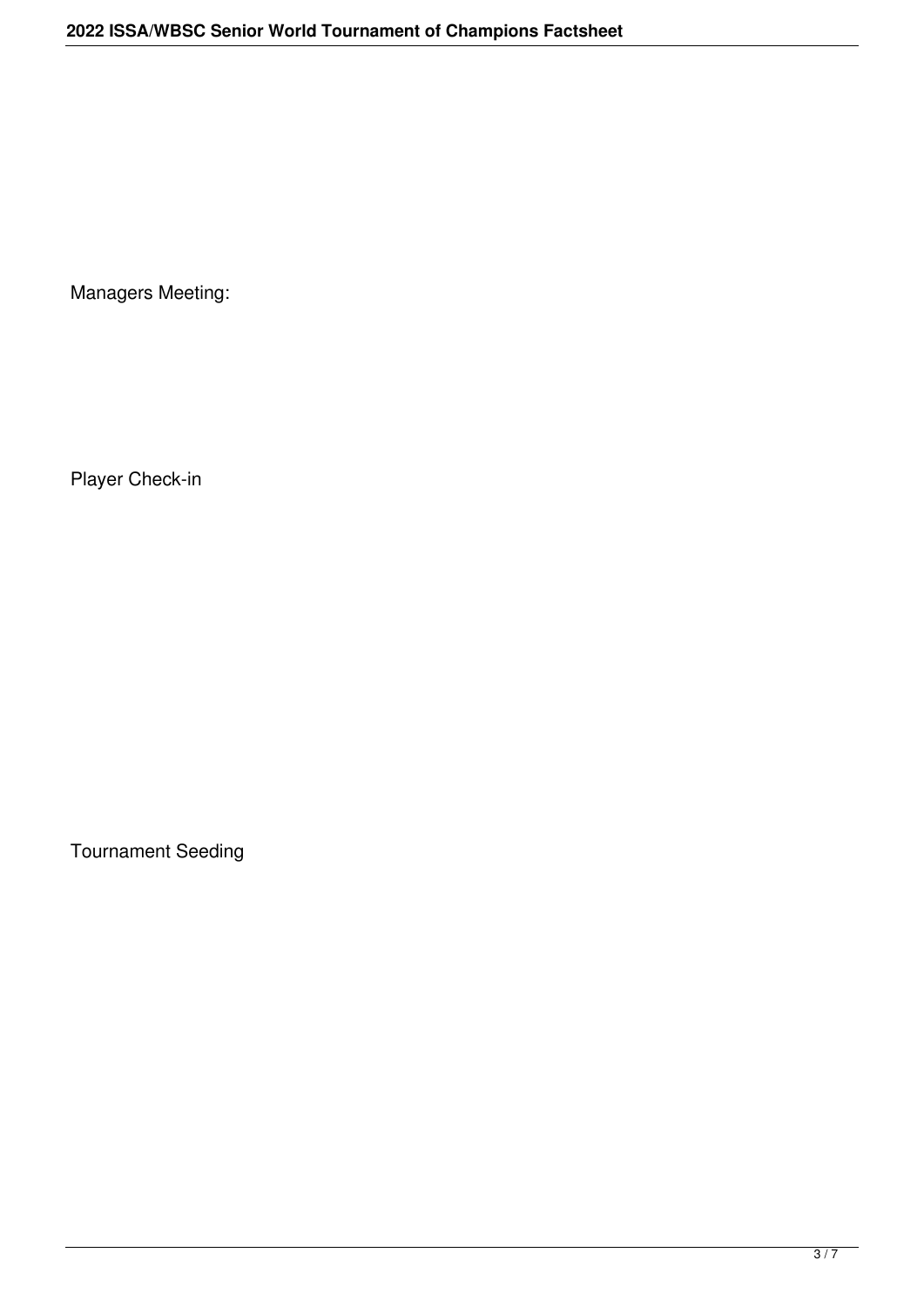First Game

Tournament Director

Payment Deadline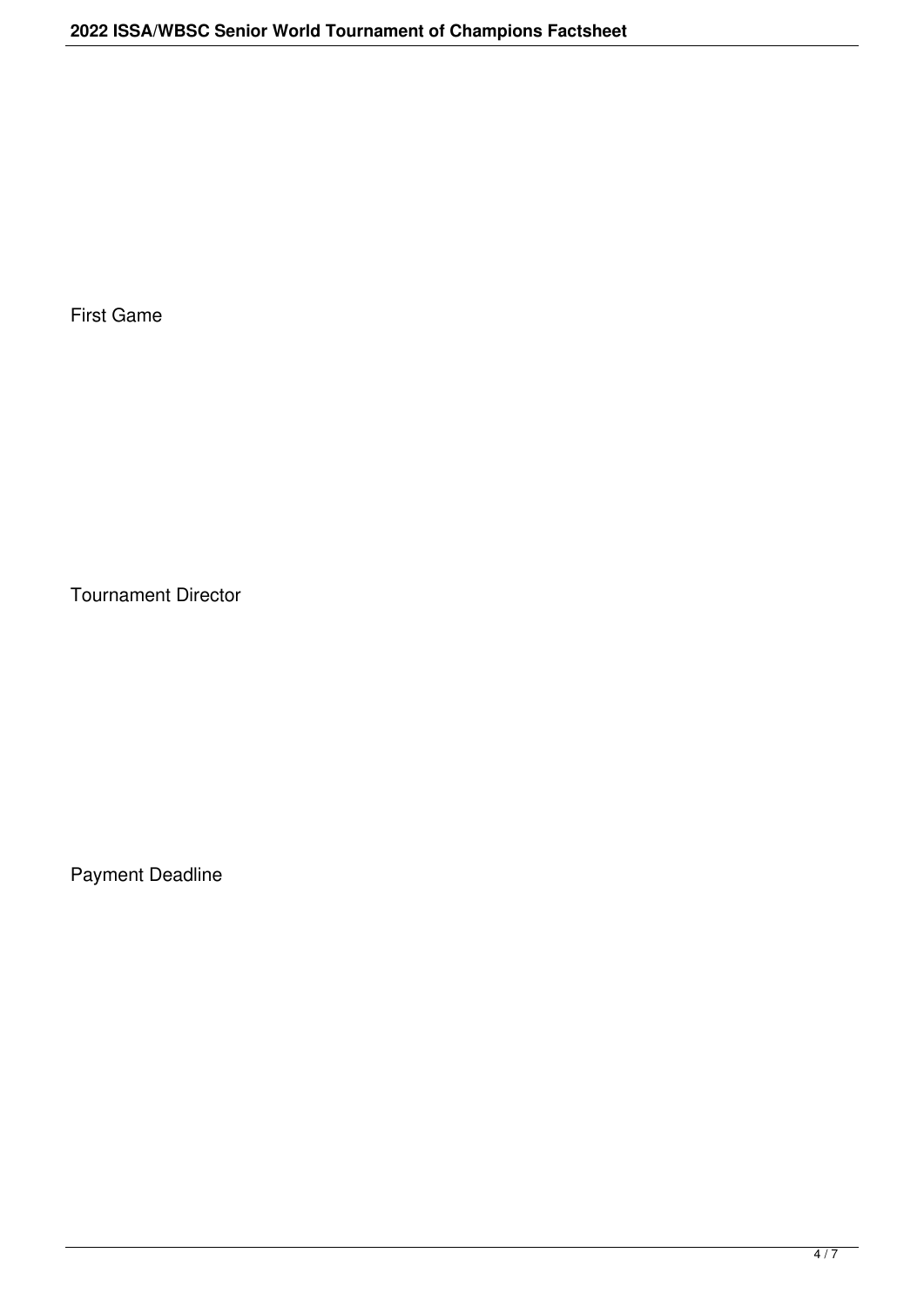Rosters Due

Divisions of Play

Fees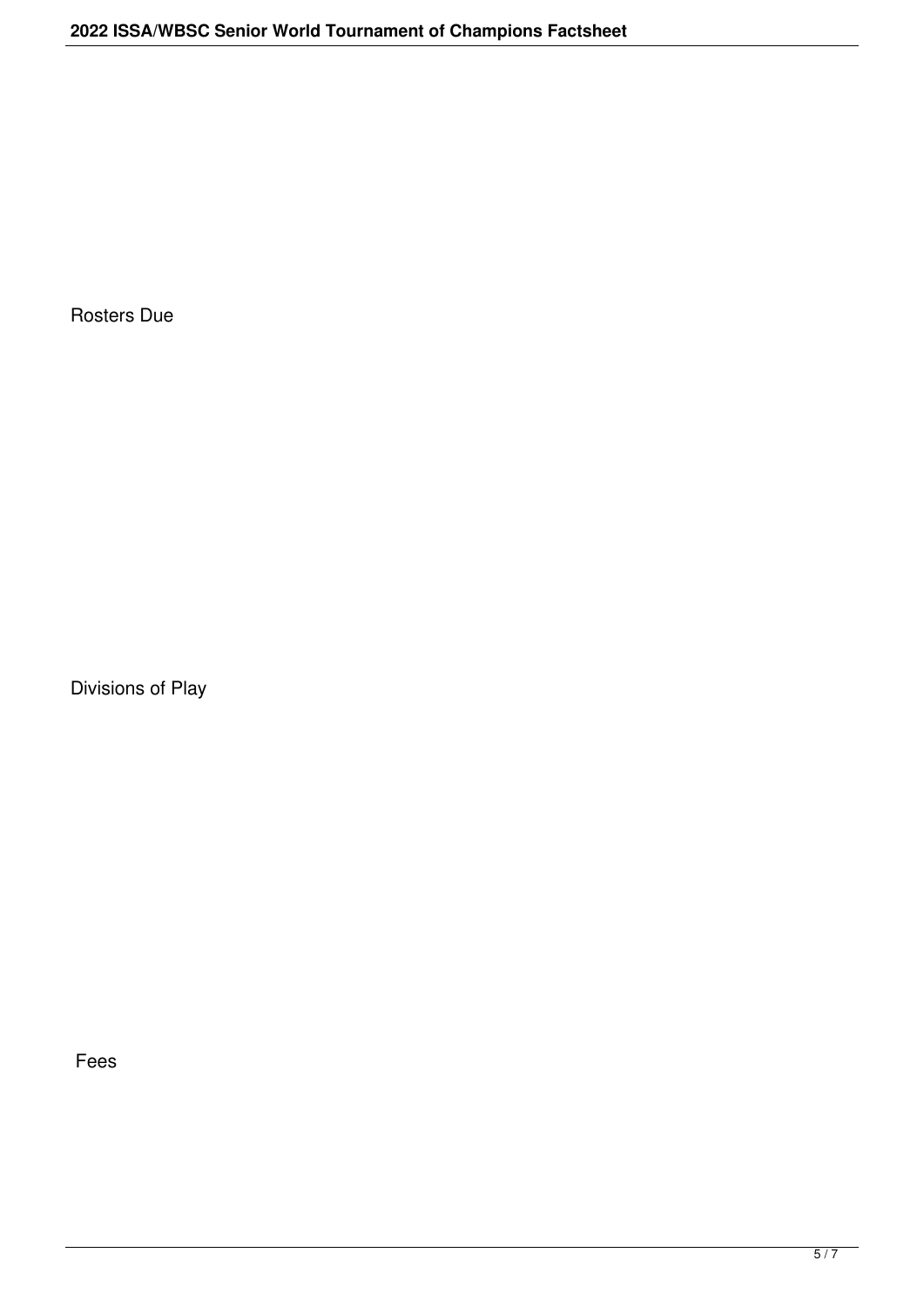The manager's check-in will be the division on Monday, January 31st for the  $65+, 70+, 75+$  &  $80+$  Mens

On preliminary game day the players will check-in at the ball park together as a team. The official Roster V

The tournament staff will place the teams in braclets and prepare the preliminary schedule which will be po

On Tuesday, February 1st the 65+, 70+, 75+ and 80+ men's and women's teams will begin play and most b

Greg Thomas, 9114 I-Beam 94@ad Manassas, VA 20110 (703-368-1188 or cell 571-220-0158 or Email: